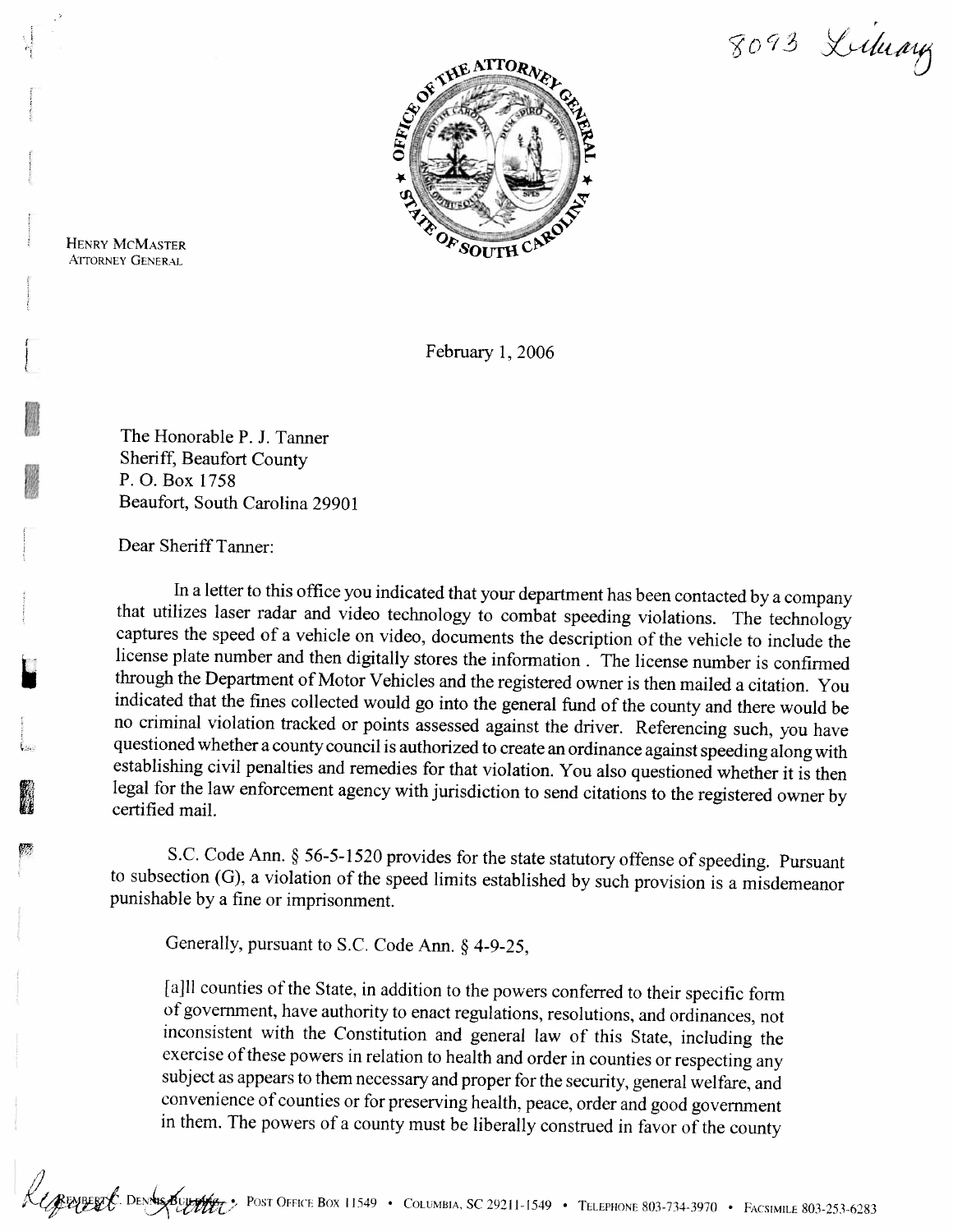The Honorable P. J. Tanner Page 2 February 1, 2006

> and the specific mention of particular powers may not be construed as limiting in any manner the general powers of counties.

Similarly, pursuant to S.C. Code Ann.  $\S$  4-9-30 counties "within the authority granted by the Constitution and subject to the general laws of this State" were given a list of enumerated powers. Included among these powers is the authorization

(14) to enact ordinances for the implementation and enforcement of the powers granted in this section and provide penalties for violations thereof. ..( However) ...( n)o ordinance including penalty provisions shall be enacted with regard to matters provided for by the general law; except **as** specifically authorized by such general law....

Furthermore, Article VIII, Section 14 of the State Constitution relating to local government states that

(i)n enacting provisions required or authorized by this article, general law provisions applicable to the following matters shall not be set aside: ...( 5) criminal laws and the penalties and sanctions for the transgression thereof.

These provisions have been interpreted by the State Supreme Court to provide that local governments may not enact ordinances that impose greater or lesser penalties than those established by state law. City of North Charleston v. Harper, 306 S.C. 153, 410 S.E.2d 569 (1991); Terpin v. Darlington County Council, 286 S.C. 112, 332 S.E.2d 771 (1985). As stated in a prior opinion of this office dated December 5, 1990

Counties and municipalities are political subdivisions of the State and have only such powers as have been given to them by the State, such as by legislative enactment. Williams v. Wylie, 217 S.C. 247, 60 S.E.2d 586 (1950). Such political subdivisions may exercise only those powers expressly given by the State Constitution or statutes, or such powers necessarily implied therefrom, or those powers essential to the declared purposes and objects of the political subdivision. McKenzie v. City of Florence, 234 S.C. 428, 108 S.E.2d 825 (1959). In so doing, however, political subdivisions cannot adopt an ordinance repugnant to the State Constitution or laws .... Central Realty Corp. v. Allison, 218 S.C. 435, 63 S.E.2d 153 (1951); Law v. City of Spartanburg, 148 S.C. 229, 146 S.E. 12 (1928).

A prior opinion of this Office dated September 1, 1988 stated as to municipalities

...police ordinances in conflict with statutes, unless authorized expressly or by necessary implication, are void. A charter or ordinance cannot lower or be inconsistent with a standard set by law ... Even where the scope of municipal power